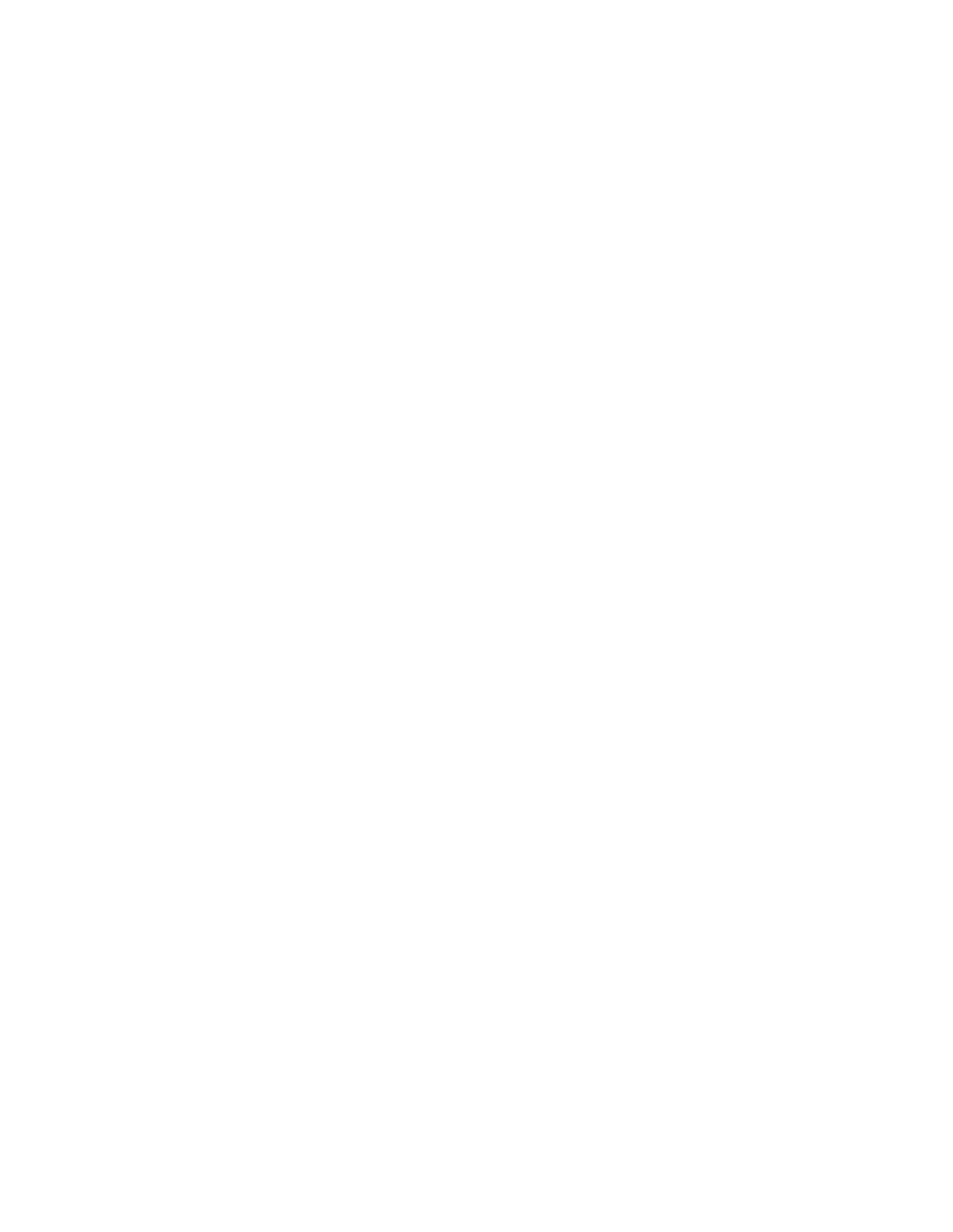## **Advisory Committee on the Protection of the Sea (ACOPS)**

Mr Viktor Sebek Executive Director 11 Dartmouth Str SW1H 9BN London United Kingdom *General email info@acops.org Tel: 44-207-7993033 Fax: 44-207-7992933 Website: www.acops.org*

### **Association for Forest Development and Conservation (AFDC)**

Ms Nada Zarour President Marinian Center, 8<sup>th</sup> floor near AUH Hamra, Beirut Lebanon *General email afdc@afdc.org.lb Tel/Fax: +961 1 752 670-1 Fax: (+961)-5-280430, -1 Website www.afdc.org.lb* 

Additional contacts Mr Monir Bu Ghanem General Director *Email* monir@afdc.org.lb

### **Association Internationale Forêts Méditerranéenes (AIFM)**

M. Mohamed Labri Chakroun Président 14, Rue Louis Astouin 13002 Marseille France *Contact person's email: ml\_chakroun@yahoo.com General email info@aifm.org, aifm@aifm.org Tel: 33-4-91.90.76.70 Fax: 33-4-91907162 Website www.aifm.org* 

## **Amici Per la Vita Onlus**

Mr Osvaldo Cenci **Director** Amici per la Vita Onlus Via Reggio Emilia n. 47 00198 Rome Italy *General email avonlus@tiscali.it*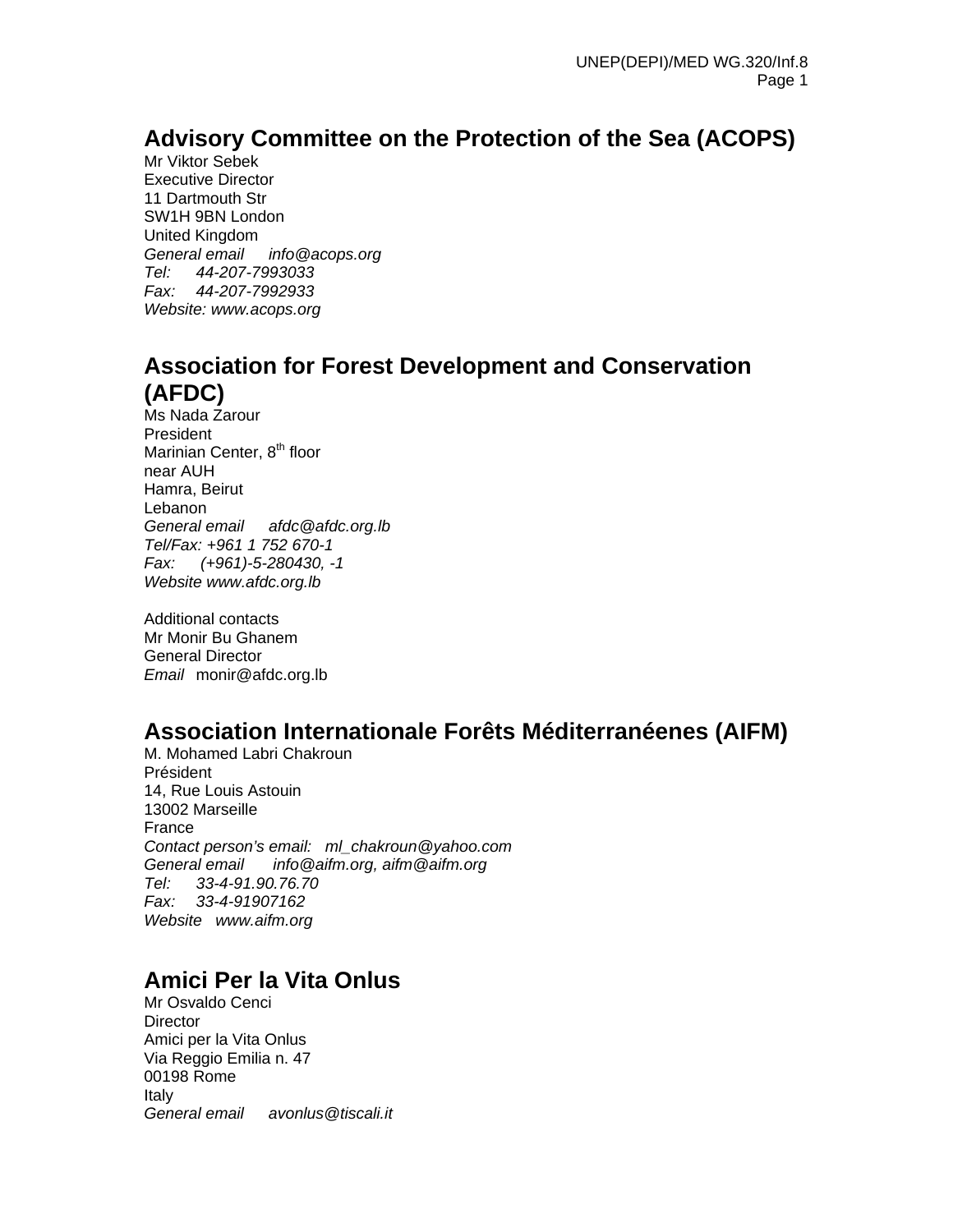UNEP(DEPI)/MED WG.320/Inf.8 page 2

#### **Amigos del Mediterraneo**

Mr Alfonso Polverinos President c/sierra Bermeja 40, 8oD 28018 Madrid Spain *General email ami\_mediterran@hotmail.com Tel: 34-627-588625* 

#### **Association Monégasque pour la Protection de la Nature (AMPN)**

M. Alexandre Bordero Président 7, rue de la Colle Les Arbousiers 98000 Monaco Monaco *Tel: 377-92056170 Fax: 961-7-760162, 961 – 1- 793083* 

### **AMWAJ for the Environment**

Mr Malek Ghandour General Secretary Verdun Str Jaber Building 4th floor Beirut Lebanon *General email amwajenvt@hotmail.com Tel: 961-1-791140, 961– 1 868200-01 Fax: 961-7-760162, 961-1-791140 Website www.amwajenvt.com.lb* 

Additional contacts Ms Raja el Sayed **Director** *Email* rajaelsayed@hotmail.com

# **Arab Office for Youth and Environment (AOYE)**

Mr Emad Adly General Coordinator Zahraa el Maadi Zahra El-Maadi St Masaken Maser Leltaameer Building #3A - 1st Floor Cairo Egypt *General email aoye@link.net Tel: 202-5161245 Fax: 202-5162961 Website www.aoye.org*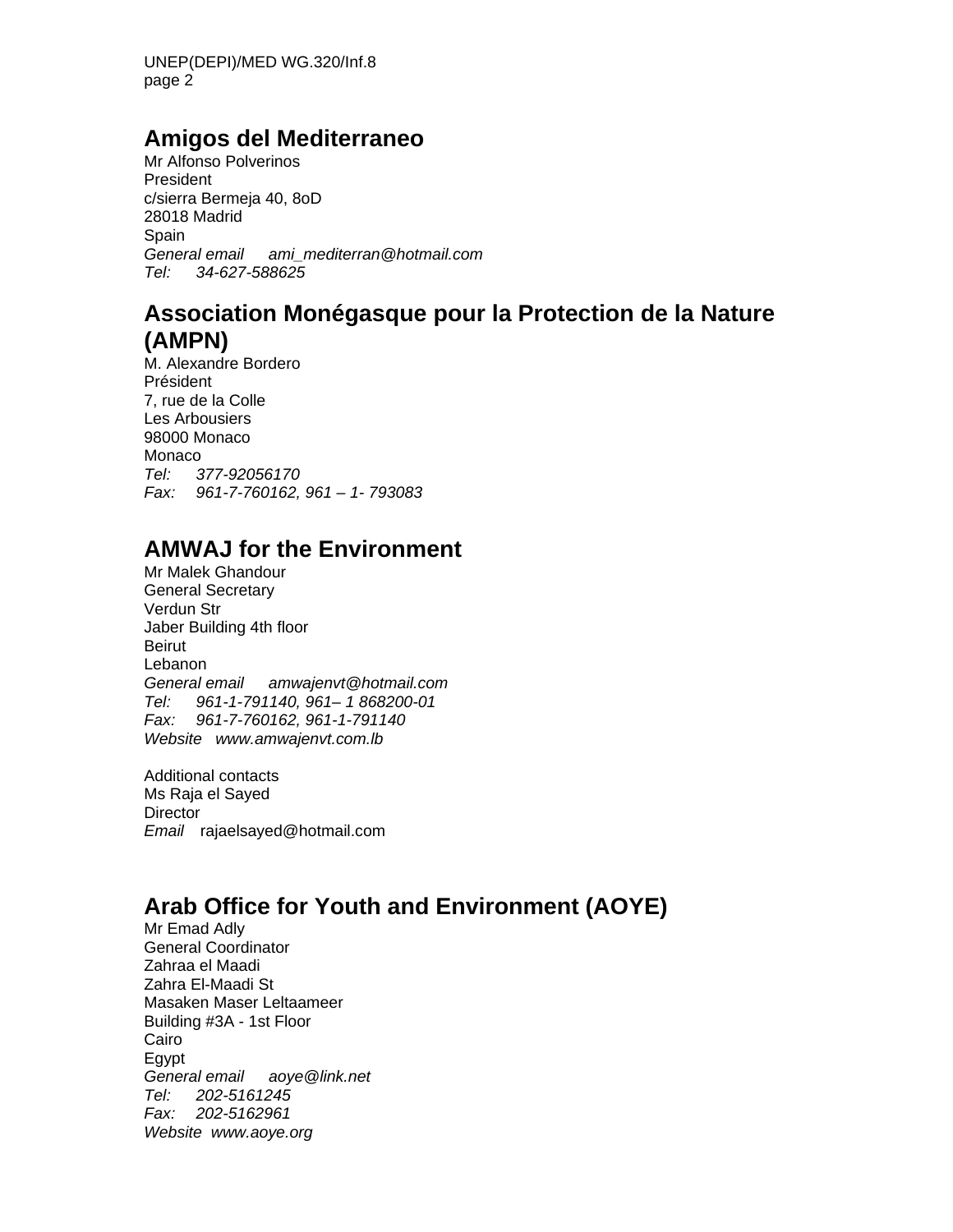# **APNEK**

M. Ameur Jeridi Président B.P. 197 A 3100 Kairouan Tunisia *Contact person's email* jeriapnek@yahoo.com *General email apnektunisia@yahoo.fr, apnek@rotedd.org.tn Tel/Fax (Mr Jeridi) 216-1-708354 Tel: 216-77-229668 Fax: 216-77-229668 Website www.europsolar.com/apnek* 

## **Association des Chambres de Commerce et d'Industrie de la Méditerranée (ASCAME)**

Mr Xavier Carbonell Responsible for the General Secretariat Cambra Official de Comerç, Industria i Navigacio de Barcelona Av. Diagonal, 452 08006 Barcelona **Spain** *General email ascamesecretariat@mail.cambrabcn.es, ascame@mail.cambrabcn.es Tel: 34-93 4169400 / 93 4169556 Fax: 34-93-4160735 Website www.ascame.com/ascamefr/mcci/index3.asp* 

## **Athens Environment Foundation**

Ms Domna Diamantidou President 17-19 Megaleou Spileou Ambelokipi 115 22 Athens Greece *General email info@athensenvironmental.org Tel: 210 6426055 Fax: 210 6426419 Website: www.athensenvironmental.org* 

# **SEO/Birdlife**

Mr Juan Criado Conservation Director Melquiades Biencinto 34 28053 Madrid Spain *General email seo@seo.org Tel: 34-91 43.40.910 Fax: 34-91-4340911 Website: www.seo.org*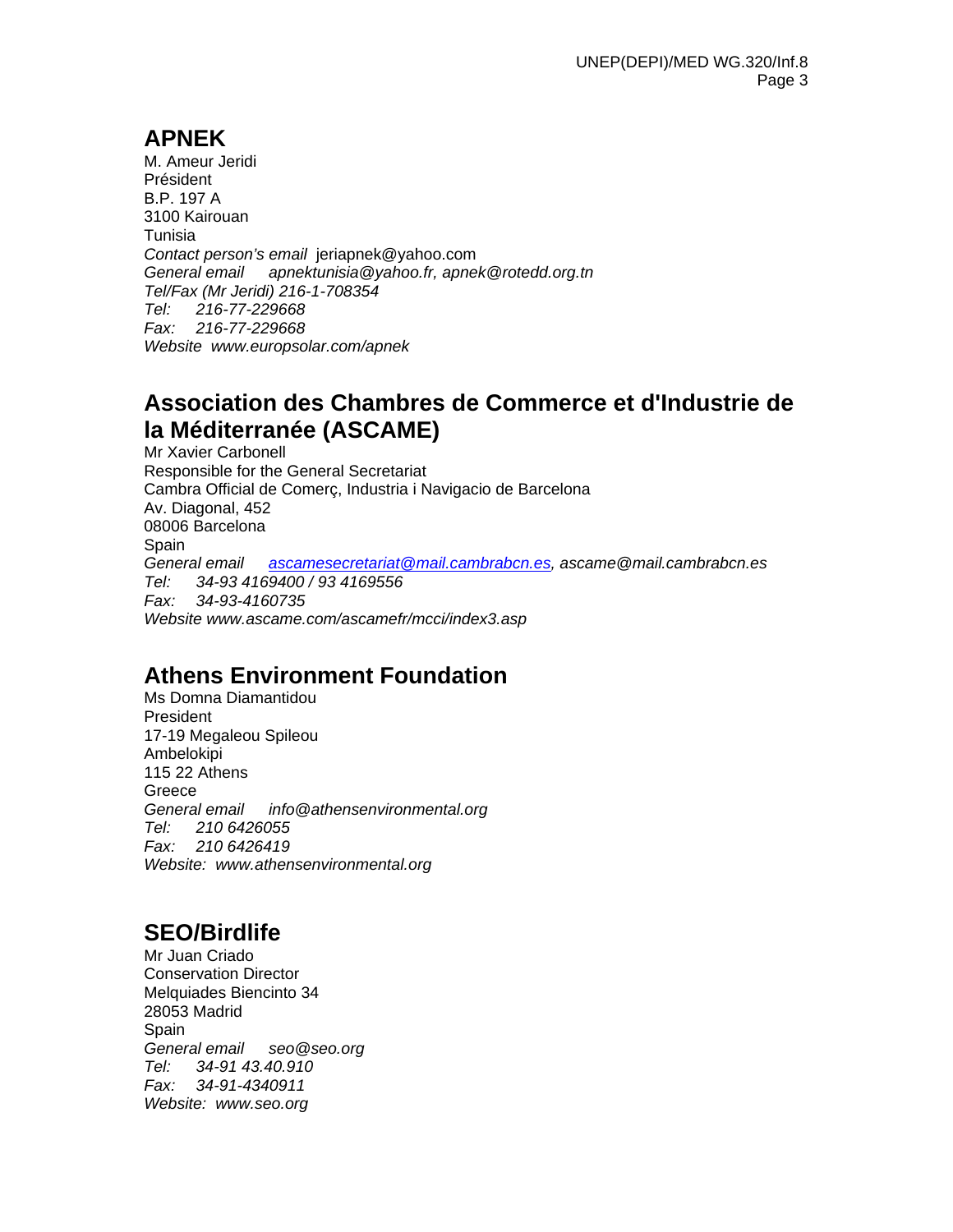# **Cyprus Conservation Foundation (CCF)**

Dr Artemis Yordamli Executive Director P.O.Box 50257 3602 Limassol Cyprus *General email ccf@globalsoftmail.com – info@terracypria.org Tel: 357-25 35.86.32 (+357) 25 36 94 75 Fax: 357-25352657 Website: www.conservation.org.cy* 

### **Centro Documentazione Internazionale Parchi (CEDIP)**

Mr Silvio Menghini Scientific Director Parco Mediceo di Pratolino Villa Demidoff Via Fiorentina 6 Pratolino 50036 Firenze Italy *Contact person's email silvio.menghini@unifi.it General email cedip.segreteria@provincia.firenze.it Tel: +39 055 40.93.38 - +39 055 3288406 Fa: 39-055-409272 Website: www.provincia.fi.it/cedip* 

# **European Chemical Industry Council (CEFIC Euro Chlor)**

M. Arseen Seys **Directeur** 4, avenue E. Van Nieuwenhuyse 1160 Bruxelles Belgium *Contact person's email ase@cefic.be General email eurochlor@cefic.be Tel: 32-2-676.72.51 Fax: 32-2-6767241 Website: www.eurochlor.org* 

### **Centre International de Droit Comparé de l'Environnement (CIDCE)**

M. Michel Prieur President 32 rue Turgot 87000 Limoges France *Contact person's email prieur@unilim.fr General email cidce@voila.fr, bouin@unilim.fr Tel: 33- 5-55.34 97.24 Fax: 33-5-55349723*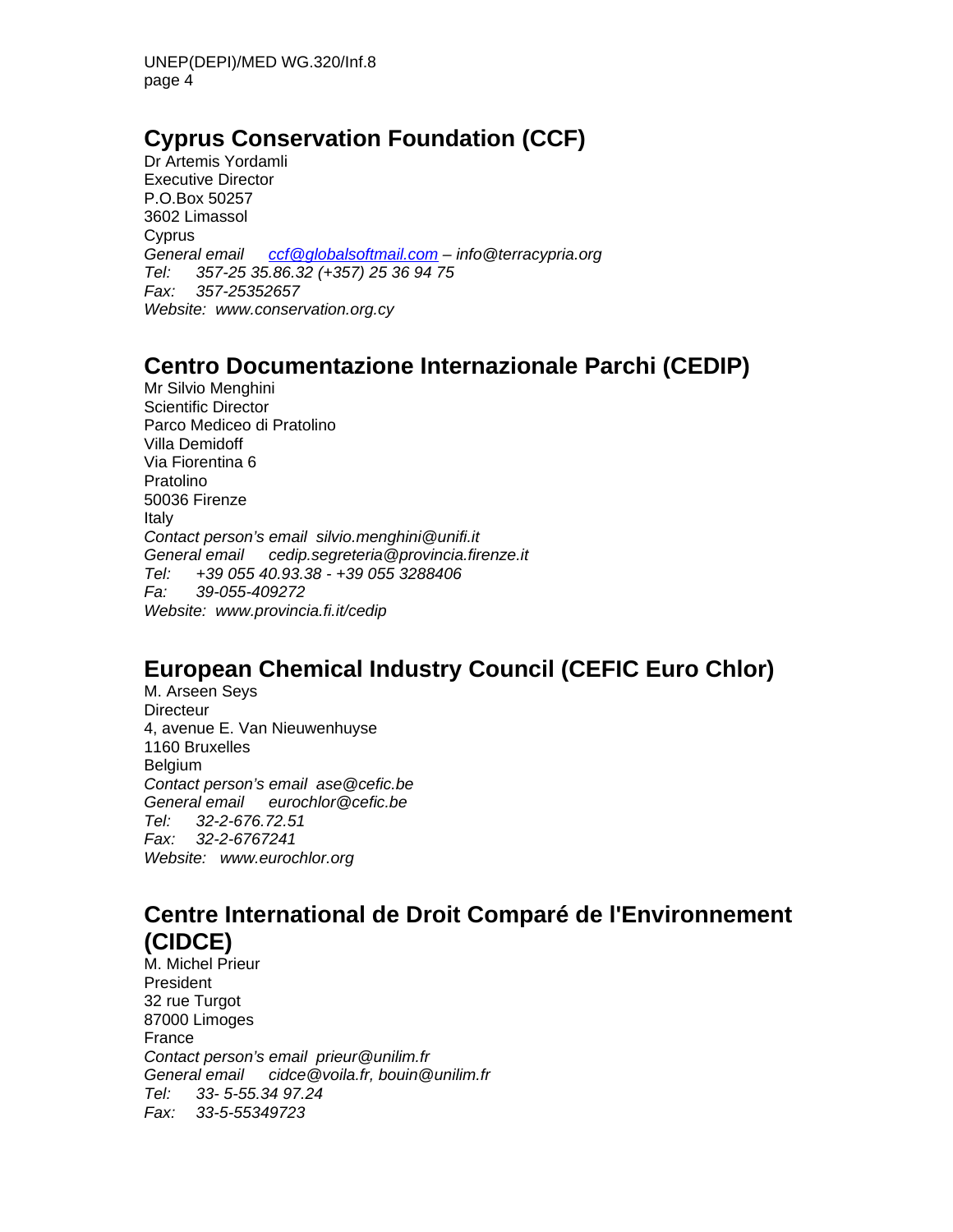### **Centre International de Hautes Etudes Agronomiques Méditerranéenes (CIHEAM)**

M. Bertand Hervieu Secrétaire Général 11 rue Newton 75116 Paris France *General email kagkou@ciheam.org, secretariat@ciheam.org Tel: 33-1-53.23.91.24 Fax: 33-01 53239101 /2 Website: www.ciheam.org* 

### **International Centre for Coastal Resources Research (CIIRC)**

Mr Javier Pineda Blanc Executive Secretary Jordi girona 1-3 building d-1 08034 Barcelona Spain *Contact person's email Javier.pineda@upc.es General email ciirc@ upc.es Tel: 34-93-280.64.00 Fax: 34-93-2806019 Website: lim-ciirc.upc.es* 

## **Clean Up Greece - Ellada Kathari**

Ms Carla Baer-Manolopoulou President 30 Troias Str 112 57 Athens Greece *Contact person's email Carla.manolopoulou@cleanupgreece.org.gr General email desk@cleanupgreece.org.gr Tel: 30-210-8812440 Fax: 30-210-8213525 Website: www.cleanupgreece.org.gr*

## **Centre Méditerranéen de l'Environnement (CME)**

M. Jean Batiste Lanaspeze Délégué Général 25, Bd Paul Pons Isle-sur-Sorgue 84000 l'Isle sur la Sorgue France *Contact person's email jblanaspeze@cme-cpie84.org General email cme@cme-cpie84.org Tel: 33(0) 4-90.27.08.61 Fax: 33(0) 4-90868219 Website: www.cme-cpie84.org*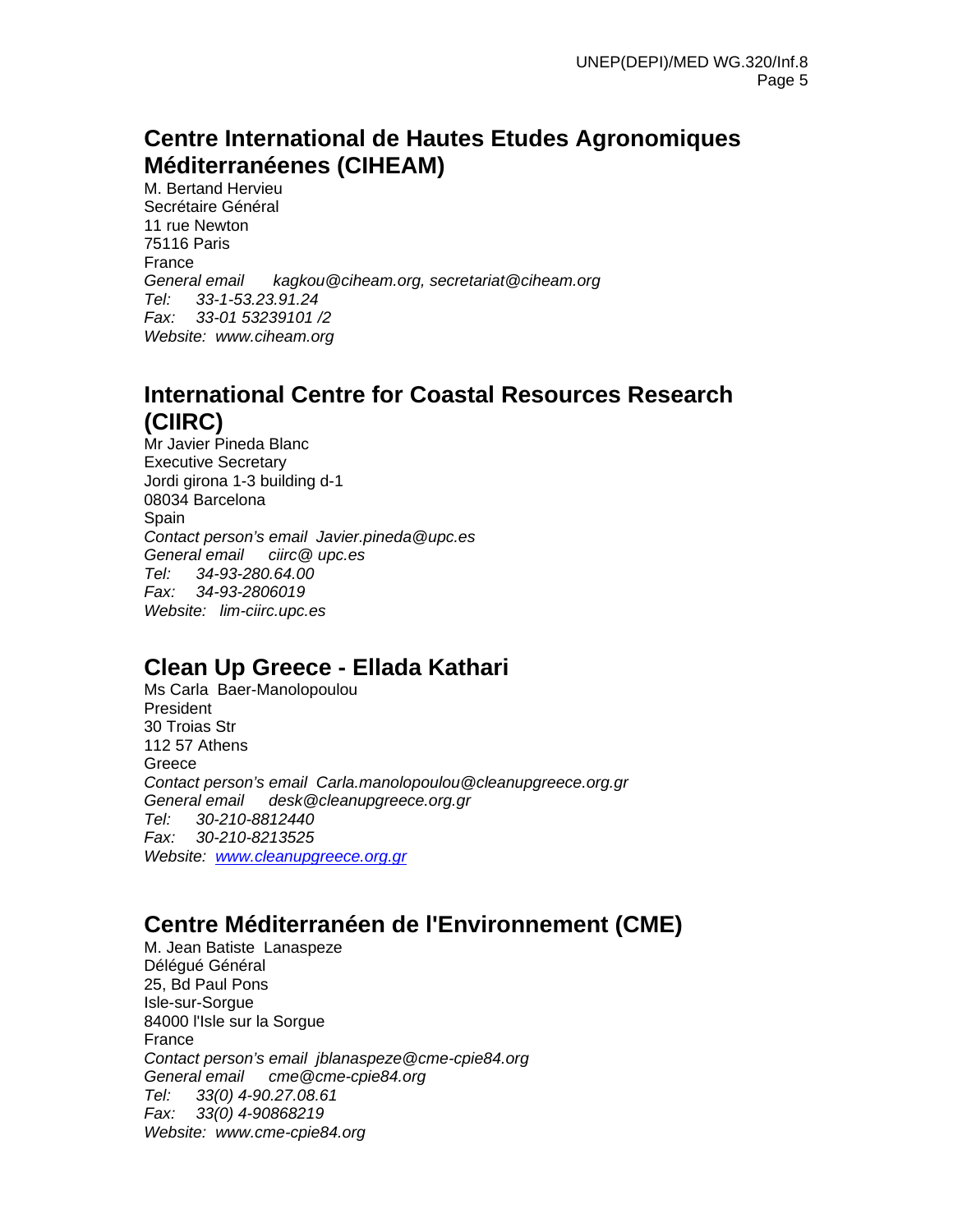### **CPIE Bastia Golo Méditerranée**

M. Jean-Valère Géronimi President Provence Logis de Montesoro Bât. I 45 – BP 154 20292 Bastia Dedex France *General email umarinu@wanadoo.fr Tel: 33(0)4 95 328783 Fax: 33(0)4 95 313954 Website: www.umarinu.com* 

## **Cyprus Marine Environment Protection Association (CYMEPA)**

Dr Michael Ierides Secretary General P.O.Box 56671 3309 Limassol Cyprus *Contact person's email cymepa@logos.cy.net General email cymepa@cytanet.com.cy Tel: 357-25 343311, 357-25-745692 Fax: 357-25356066 Website: www.cymepa.org.cy* 

# **WWF Turkey Dogal Hayati Koruma Vakfi (DHKD)**

Ms Siliz Demirayak Chief Executive Officer Büyük Postane Cad Garanti Han no: 43-45 Kat: 5-6 Bahçekapi Istanbul **Turkey** *General email kelaynak@dhkd.org Tel: 90-212-528.20.30 Fax: 90-212-5282040 Website: www.wwf.org.tr* 

# **ECAT Tirana (ECAT)**

Ms Marieta Mima **Director** Rruga Avdyl Frasheri Pallati 16 Shkalla 6, Ap.53 Tirana Albania *Contact person's email: mima@ecat-tirana.org Tel: 355-42-23930 / 274553 Fax: 355-42-23930*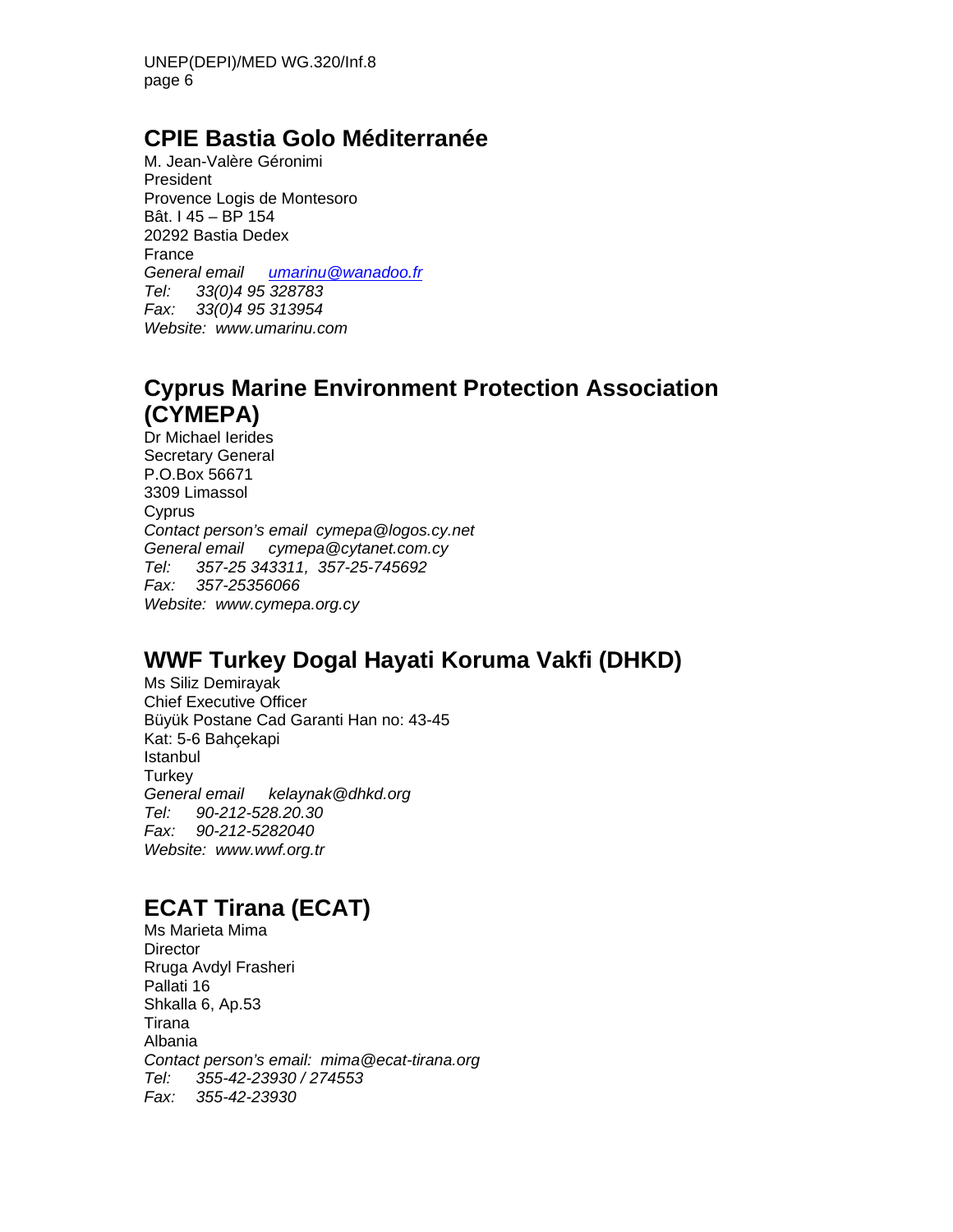### **European Environmental Bureau (EEB)**

Mr John Hontelez Secretary General 34 Boulevard de Waterloo 1000 Brussels Belgium *General email info@eeb.org, secretariat @eeb.org Tel: 32-2-289.10.90 Fax: 32-2-2891099 Website: www.eeb.org*

## **European Fertilizer Manufacturers Association (EFMA)**

Mr Christian Pallière **Director** Avenue E. Van Nieuwenhuyse 4 1160 Brussels Belgium *Contact person's email chp@efma.be General email main@efma.be Tel: 32-2-67.53.550 Fax: 32-2-6753961 Website: www. Efma.org* 

## **Environnement et Développement au Maghreb (ENDA Maghreb)**

Mr Magdi Ibrahim **Coordinateur** 12, rue Jbel Moussa Appt 13 – Joli Coin Rabat, Agdal Morocco *Contact person's email magdi@enda.org.ma General email endamaghreb@enda.org.ma Tel: 212-37-67-1061/3 Fax: 212-37-67-1064 Website www.enda.org.ma* 

### **Environmental Perception**

Mr Vassilis Kostopoulos **Director** 36 Konstantinoupoleos Str 162 32 Athens Greece *Contact person's email vkostop@otenet.gr General email info@perivalon.gr Tel: 30-210-7600685 Fax: 30 2107649780 Website: www.perivalon.gr*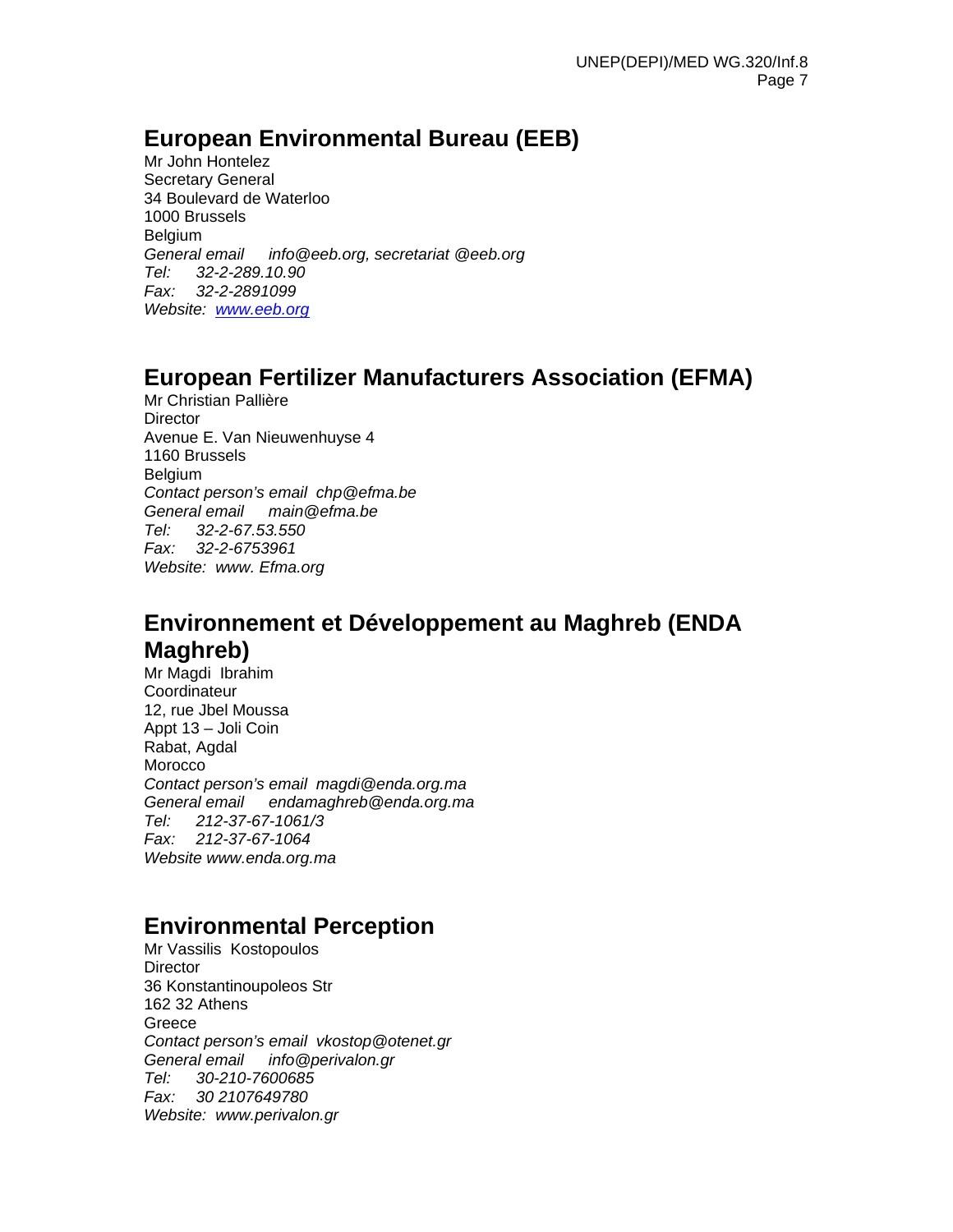### **Chambers Group for the Development of the Greek Islands (EOAEN)**

Mr N. Dolapsakis President Mikhail Livanou 52 82100 Hios Greece *General email eoaen@chi.forthnet.gr Tel: 30-22710-41170 Fax: 30-22710-44722 Website: www.eoaen.gr* 

### **Fund for Integrated Rural Development of Syria (FIRDOS)**

Ms Nouar Al-Shara External Relations Officer P.O. Box 2783 Damascus Syrian Arab Republic *General email admin@firdos.org.sy Tel: 963-11-6125030 Fax: 963-11-6125030* 

### **Foundation for International Studies (FIS)**

Mr Lino Briguglio Chief Executive St Paul Str VLT 07 Valletta Malta *General email admin@fis.org.mt Tel: 356-21-23.41.21/2 Fax: 356-21230551 Website: www.fis.org.mt* 

#### **Forum per la Laguna**

Mr Roberto Russo President Calle Vitturi, 2923 - San Marco 30124 Venice Italy *General email info@forumlagunavenezia.org Tel: 39.041.5212830 Fax: 39.041.5212831 Website: www.forumlagunavenezia.org*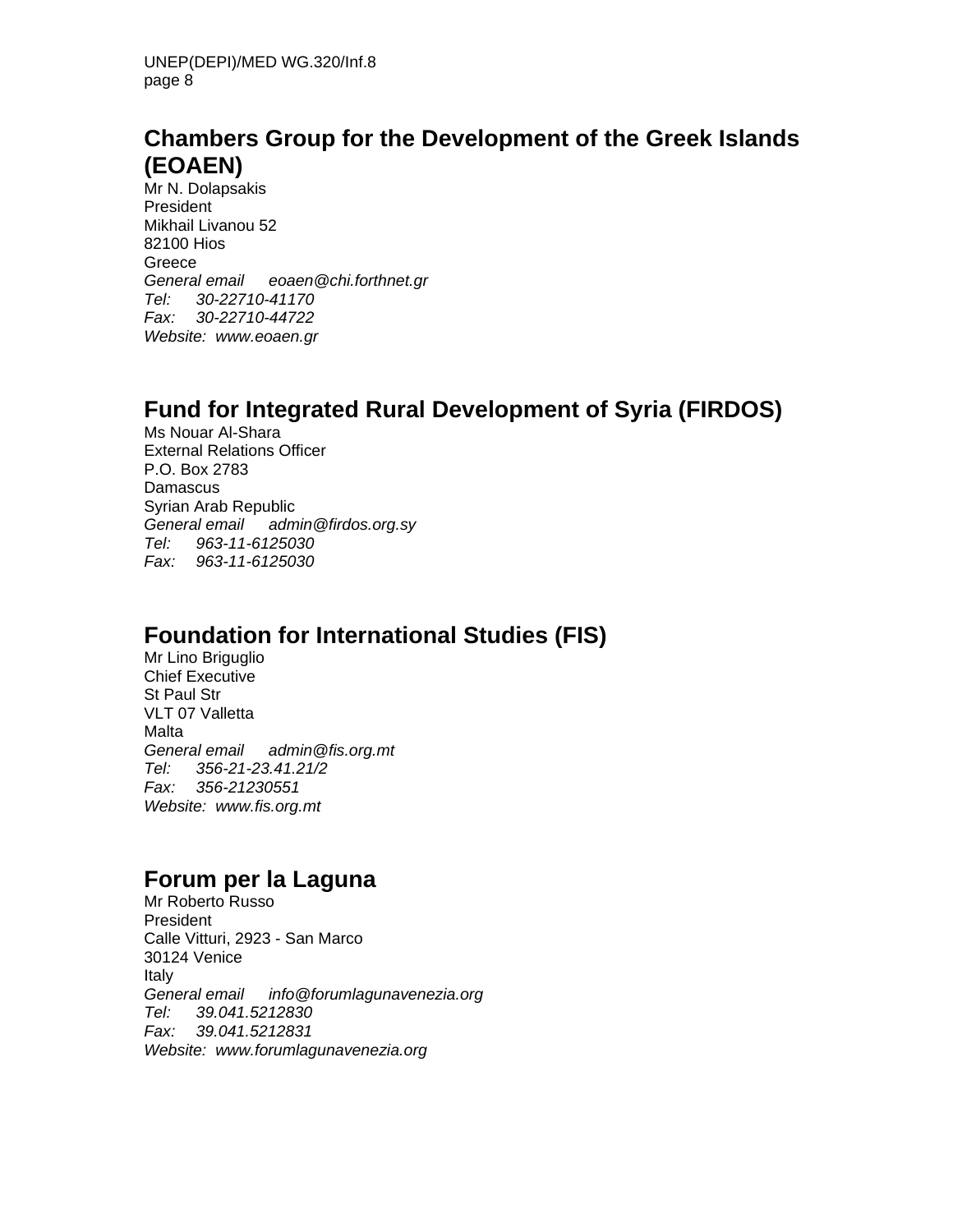#### **Friends of the Earth International**

Mr Eugene Malachy Clanchy Friends of the Earth MEDNET Coordinator 15 rue Blanche 1050 Bruxelles Belgique *General email info@foeeurope.org Tel: 32-2-542.01.80 - 34 965 652.932 Fax: 32-2-5375596 Website: www.foeeurope.org* 

### **Friends of the Earth Middle East**

Mr Gidon Bromberg Secretary General 85 Nehalat Banyamin Str 66102 Tel Aviv Israel *Contact person's email gidon@foeme.org General email info@foeme.org Tel: 972 3 56.05.383 Fax: 972-3-5604693 Website: www.foeme.org* 

#### **Greenpeace International**

Mr Gerd Leipold Executive Director Ottho Heldringstraat 5 1066 AZ Amsterdam **Netherlands** *Tel: 31-20 514.8150 Fax: 31-20-514.8151 Website: www.greenpeace.org* 

## **Hellenic Marine Environment Protection Association (HELMEPA)**

Mr Dimitris C. Mitsatsos Director General 5 Pergamou Str Nea Smyrni 171 21 Athens **Greece** *Contact person's email dmitsatsos@helmepa.gr General email helmepa@helmepa.gr Tel: 210 93.43.088 210 93.41.233, 210 93.16.277 Fax: 30-210-9353847 Website: www.helmepa.gr*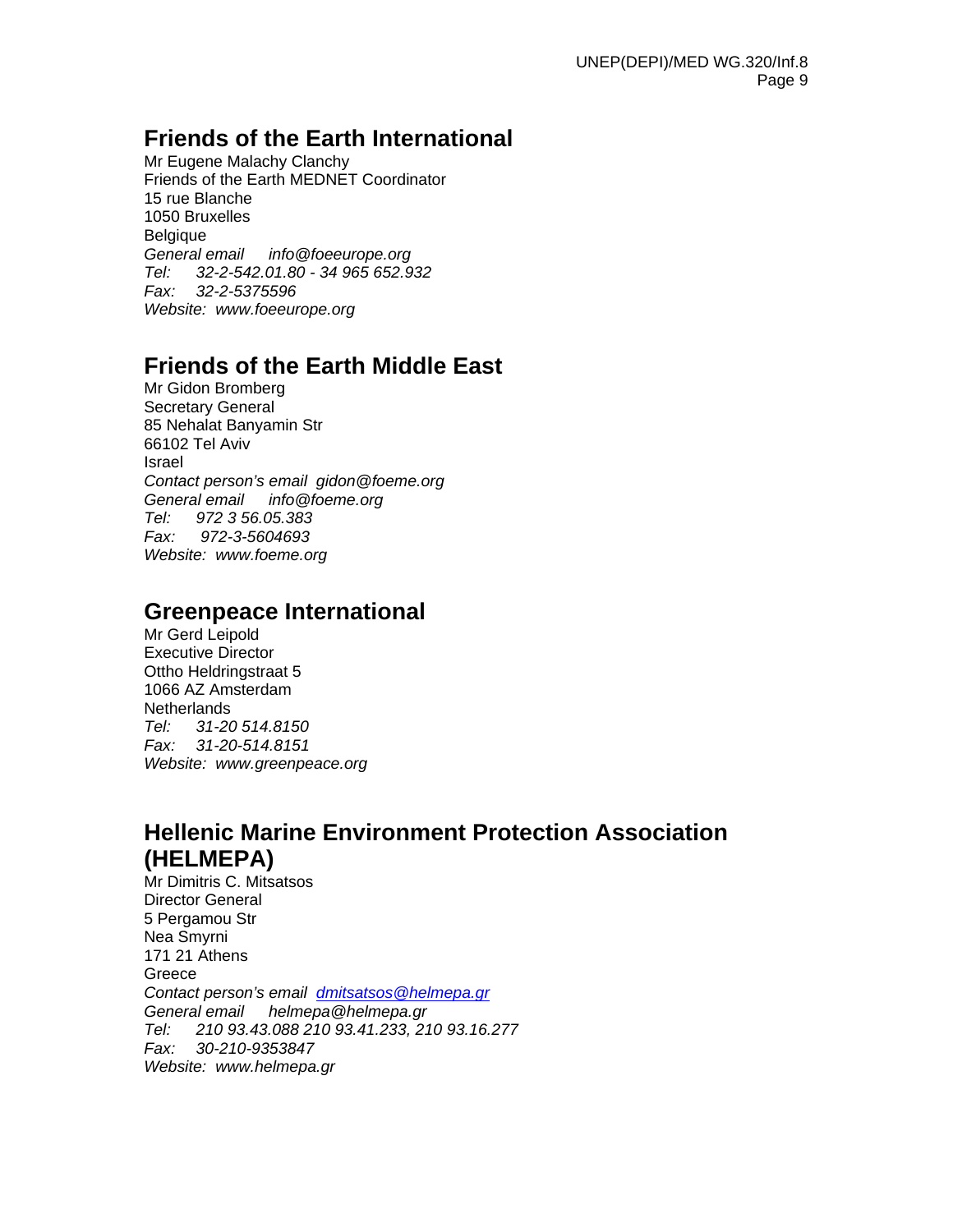### **International Centre for Coastal and Ocean Policy Studies (ICCOPS)**

Mr Emanuele Roccatagliata Secretary General Via Piacenza 54 16138 Genoa Italy *Contact person's email roccatagliata@iccops.it General email info@iccops.it Tel: 39-010-8468526 Fax: 39-010-8357190 Website: www.iccops.it* 

### **International Council on Monuments and Sites (ICOMOS)**

Ms Gaia Jungeblodt **Director** 49-51 Rue de la Fédération 75015 Paris France *General email secretariat@icomos.org Tel: 33-1 45.67.67.70 Fax: 33-1-45660622 Website: nternational.icomos.org* 

## **International Juridical Organization for Environment and Development (IJO)**

Mr Mario Guttieres President 3 Via Barberini 00187 Rome Italy *Contact person's email mario.guttieres@ijoed.org General email ijoed@ijoed.org Tel: 39-06-47.42.117 Fax: 39-06-4745779 Website: www.ijoed.org* 

### **International Marine Centre (Fondazione IMC-ONLUS)**

Mr Paolo Magni Director General Località Sa Mardini **Torregrande** 09072 Oristano Sardinia *Contact person's email r.covacci@imc-it.org General email info@imc-it.org Tel: 39-0783 22027 22032, 22136 Fax: 39-0783-22002 Website: www.imc-it.org*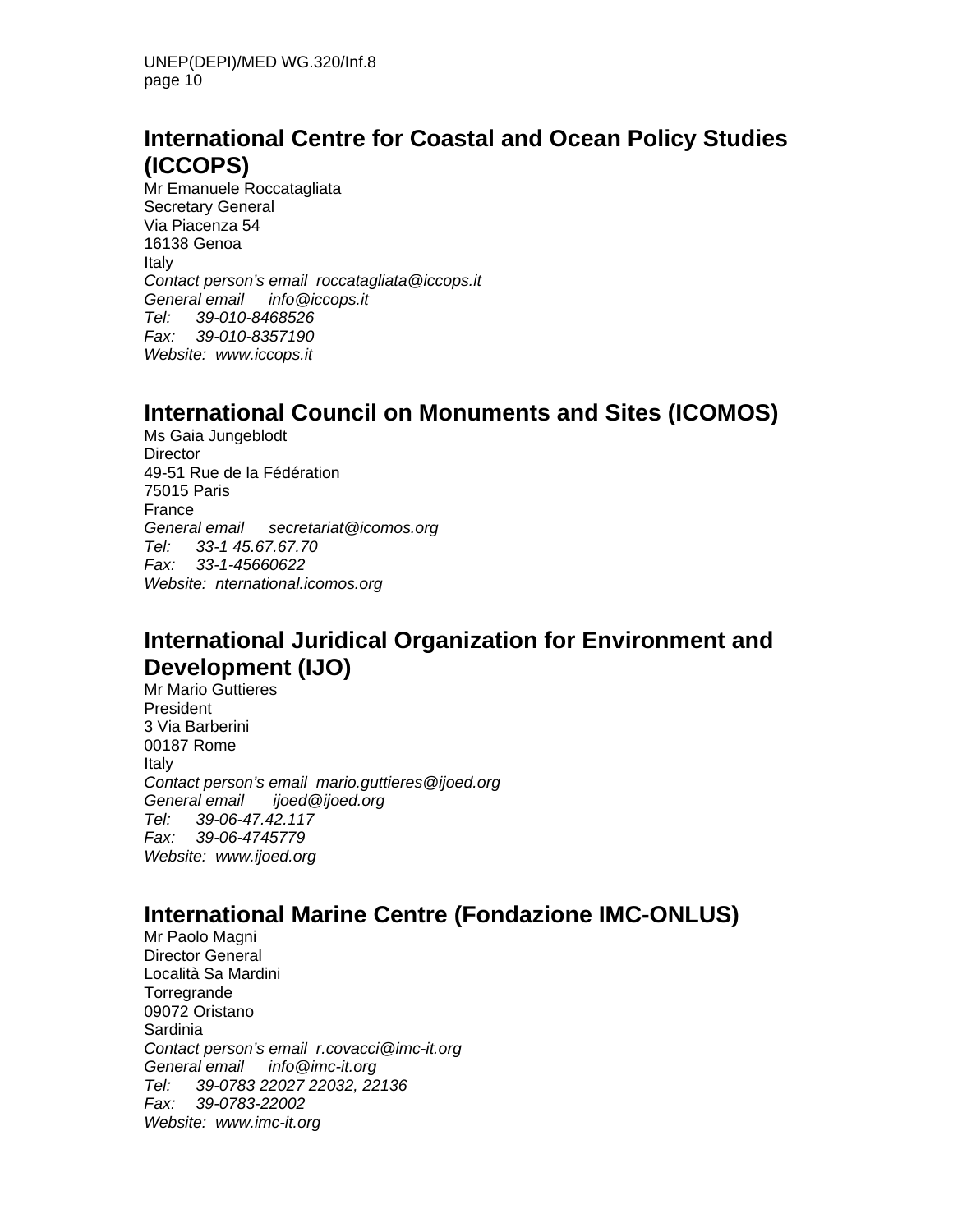### **Institut Méditerranéen de l'Eau (IME – MEDWAN)**

M. Mohamed Ennabli Président Mr Hachmi Kennou Executive Director Les Docks - Atrium 10.3, 6ème étage 10 Place de la Joliette 13002 Marseille France *Contact person's email hkennoou@ime-eau.org General email info@ime-eau.org Tel: 33-4 91.59.87.77 Fax: 33-4-91598778 Website: www.ime-eau.org* 

### **Institute of sustainable development and management of natural resources (INARE)**

Dr Athena Veneti President 15, G. Bakou Street 115 24 Athens Greece *Contact person's email aveneti@ath.forthnet.gr General email info@inare.org Tel: 30-210-6981173 Fax: 30-210-6981173 Website: www.inare.org* 

### **Institut du Droit Economique de la Mer (INDEMER)**

M. Jean Charles Sacotte Président du Conseil d'Administration Villa Girasolle 16, Boulevard de Suisse MC 98000 Monaco Monaco *Contact person's email jsacotte@gouv.mc General email contact@indemer.org Tel: 377-98-988822 Fax: 377-98-988798 Website: www.indemer.org*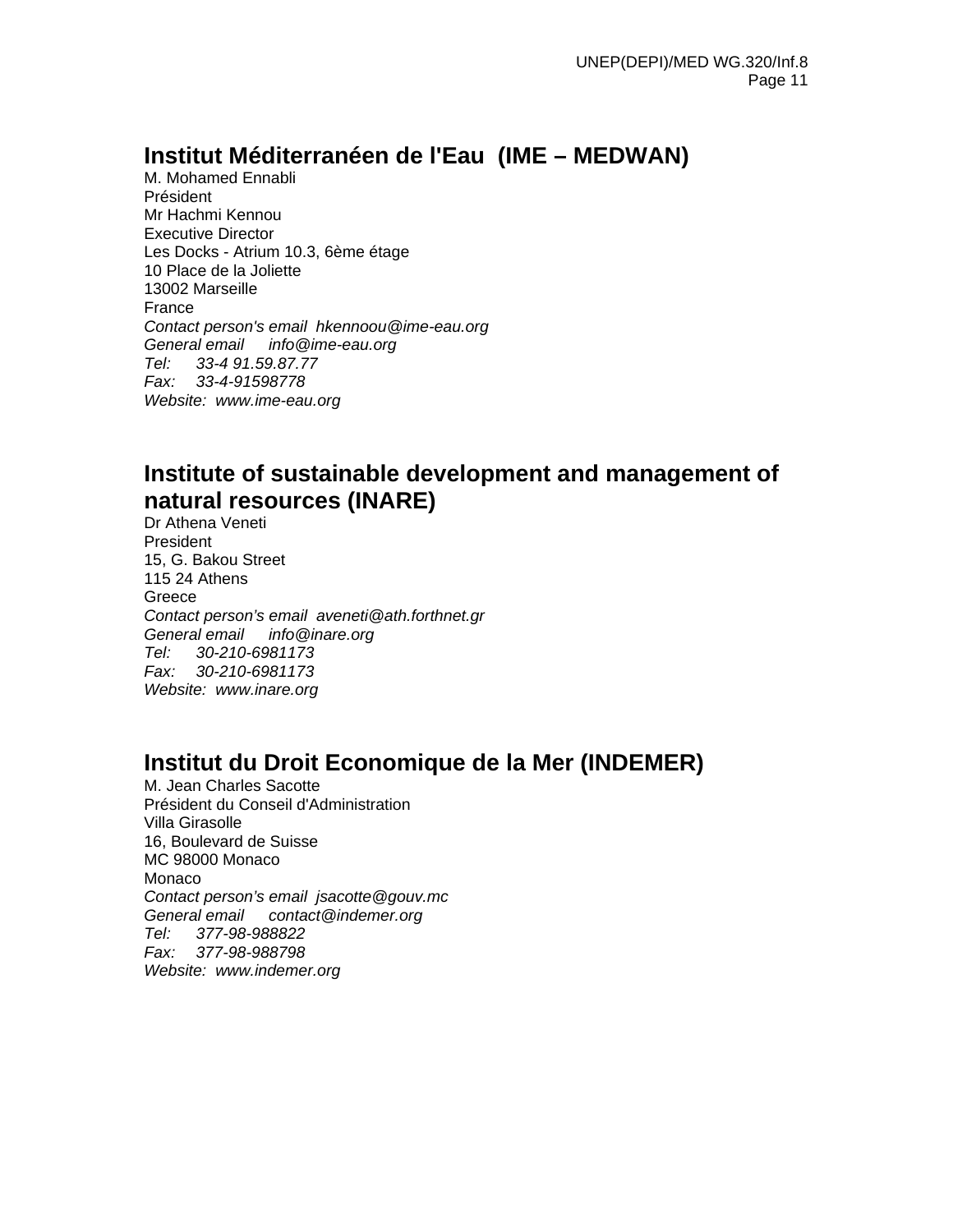UNEP(DEPI)/MED WG.320/Inf.8 page 12

#### **International Energy Foundation (IEF)**

Mr Mohamed A. Muntasser President 1<sup>st</sup> September Street P.O. Box 83617 Tripoli Libya *Contact person's email muntasser@ief-ngo.org General email iefinfo@ief-ngo.org Tel: 218-21 333.18.32, -33, -34 Fax: 218-21-3331831 Website: www.ief-ngo.org* 

### **International Ocean Institute (IOI)**

Dr Iouri Oliounine Executive Director P.O. Box 3 GZR 01 Gzira Malta *General email ioihq@ioihq.org.mt Tel: 356-21-34.65.28 - 356 21 346 529 Fax: 356-21-346502 Website: www.ioinst.org*

### **International Petroleum Industrial Environmental Conservation Association (IPIECA)**

Mr Chris Morris General Secretary 5th floor 209-215 Blackfriars Road SE1 8NL London United Kingdom *Contact person's email cmorris@ipieca.org General email info@ipieca.org Tel: 44 20 7633 2388 Fax: 44-207-6332350 Website: www.ipieca.org* 

### **Legambiente**

Mr Sebastiano Venneri Head of the Sea Department 403 Via Salaria 00199 Rome Italy *Contact person's email legambiente.venneri@tiscali.it General email legambiente@legambiente.com Tel: 39-06-862681 39-06-86268366 Fax: 39-06-86218474 Website: www.legambiente.com*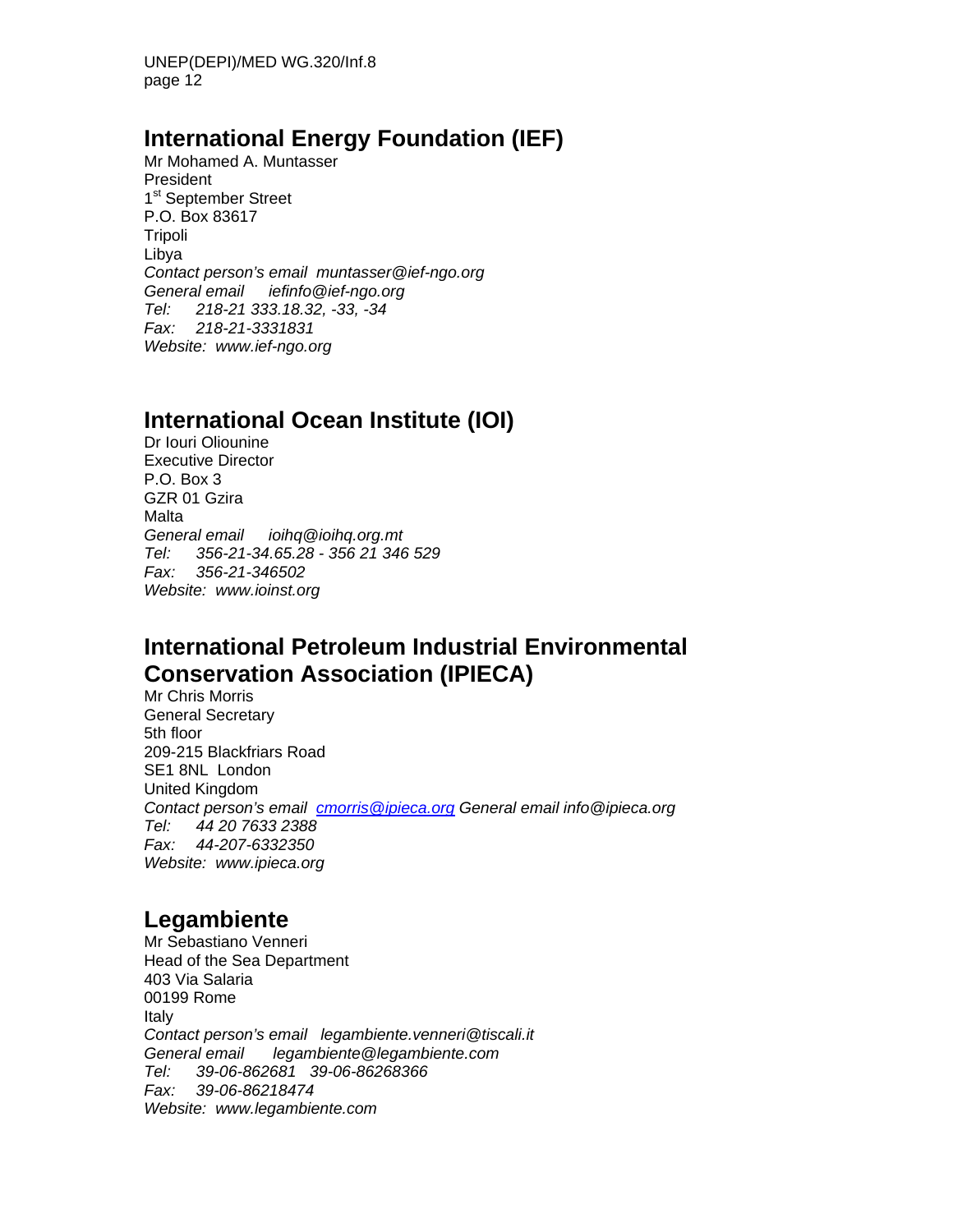### **MAREVIVO - Associazione Ambientalista**

Ms Rosalba Giugni President Lungotevere Arnaldo da Brescia Scalo de Pinedo 00196 Rome Italy *General email marevivo@marevivo.it Tel: 39 06 32.17.149 3222565 Fax: 39-06-3222564* 

## **Mouvement Ecologique Algérien (MEA)**

Prof Zohir Sekkal Président 17 Rue Shakespeare 16000 Alger Algérie *Contact person's email sekkal@djazair-connect.com and sekkalzohir@hotmail.com Tel: 213-21-60.46.50 :+213 21 29 00 13 Fax: 213-21-604650* 

# **Mediterranean Association to Save the Sea Turtles (MEDASSET)**

Ms Lily Venizelos President 1c Lykavitou Str 106 72 Athens Greece *Tel: 30-210-3640389 Fax: 30-210-36 13 572 Website:. www.medasset.gr / www. Euroturtle.org/medasset* 

#### **MedCités**

Mr Joan Parpal Marfa Secrétaire Général Entitat Metropolitana de Serveis Hidràulics i Tractament de Residus EMSHTR Edifici B - C.62, no 16-18 sector A Zona Franca 08040 Spain *General email desurb@amb.es Tel: 34-93-223.41.69 Fax: 34-93-2234849 Website: www.medcites.org / medcities.net*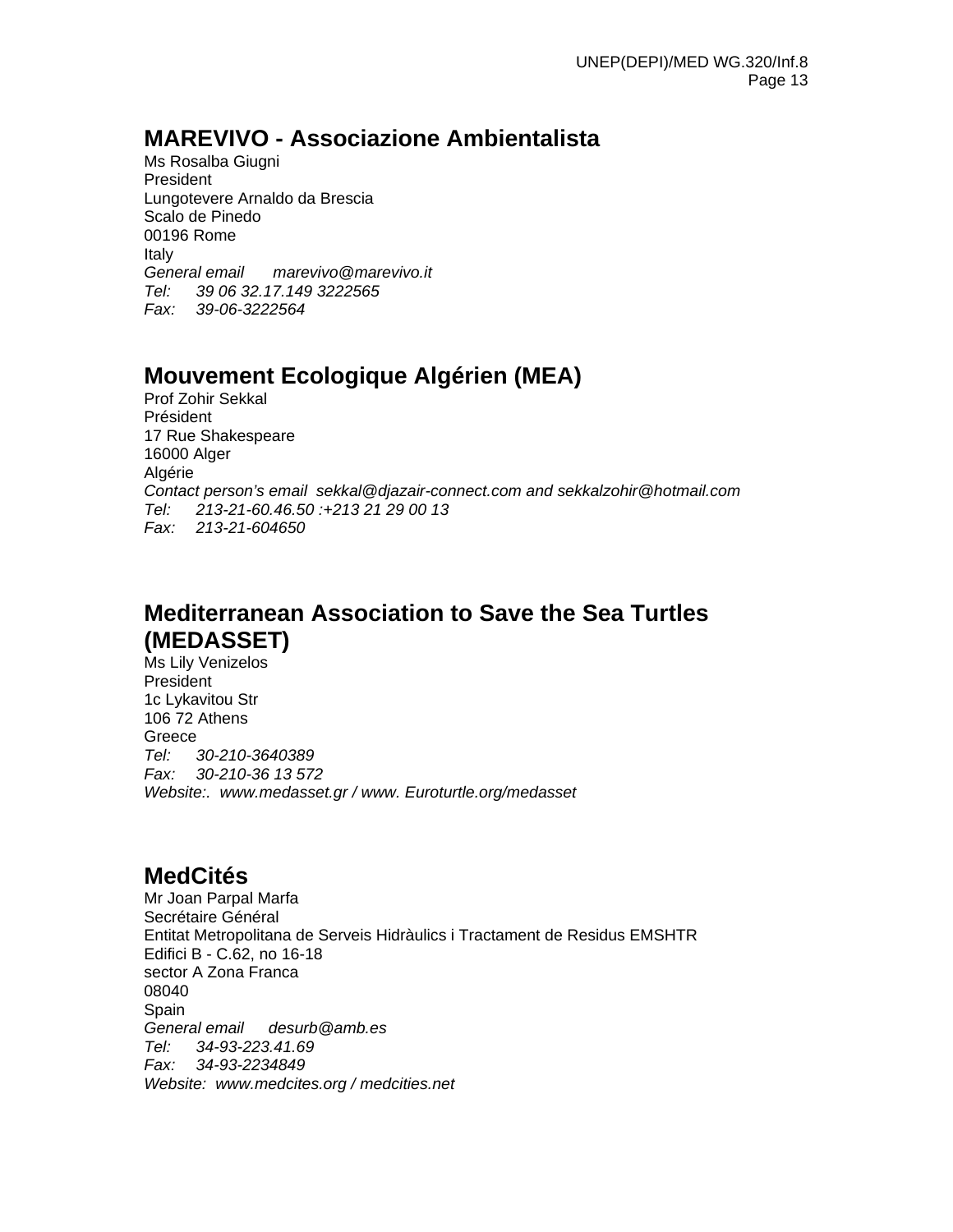### **MEDCOAST Secretariat, Middle East Technical University**

Prof Erdal Ozhan Chairman of MEDCOAST 6531 Ankara **Turkey** or c/o Middle East Technical University Mugla Universitesi Muhendislik Fakultesi 48000 Kotekli **Mugla Turkey** *General email medcoast@metu.edu.tr Tel: 90-312-210 54 29 and 210 24 97 90 312 210 24 97 Fax: 90-312-2107987 Website: www.medcoast.org.tr* 

### **Secretariat, MEDCOM START Planning Committee for the Mediterranean**

Mr Patrick Van Grunderbeeck Director, MEDIAS France MEDIAS France CNES bpi 2102 31055 Toulouse France *Contact person's email jlf@medias.cst.cnes.fr General email sec@medias.cnes.fr Tel: 33-5-61273182, 33-5-61 28 26 67 Fax: 33-5-61282905 Website: medias.obs-mip.fr* 

### **Méditerranée 2000**

Mme Caroline Vieillard Déléguée Générale 74, Avenue du Maréchal Gallieni 064000 Cannes France *General email contact@mediterranee2000.org Tel: 33-4-92.99.10.01 Fax: 33-4-92991002 Website: www.mediterranee2000.com*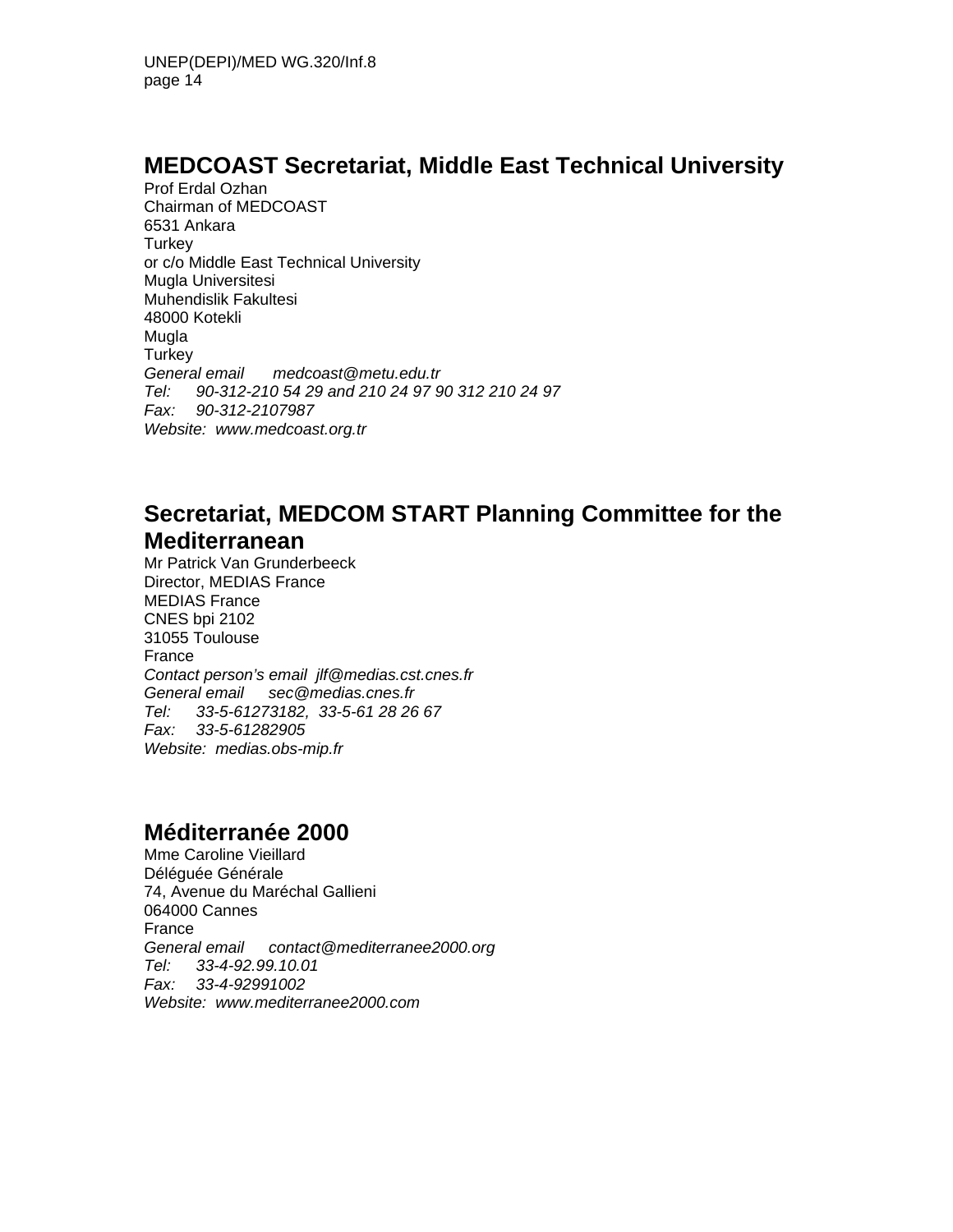### **Mediteranean Marine Bird Association (MEDMARAVIS)**

Mr Xaver Monbailliu Secretary General BP 512 83470 St Maximin France *Contact person's email 1xm@wanadoo.fr General email medmaraxm@wanadoo.fr Tel: 33-4-94.59.40.69 Fax: 33-4-94594738* 

#### **Mediterranean Protected Areas Network (MEDPAN)**

Mr Nicolas Gerardin Chargé des relations internationales Parc national de Port Cros Castel Sainte-Claire Rue Sainte- Claire 83418 Hyères Cedex France *Contact person's email nicolas.gerardin@.espaces-naturels.fr General email r.viviani@pnpc.com.fr Tel: 33-4-94 12 82 30 Fax: 33-4-94128231 Website: www.portcrosparcnational.fr* 

## **SOS Mediterranean Network (MEDSOS)**

Mr Nikos Chrysoyelos President of the Board 3 Mamai Street 104 40 Athens Greece *General email medsos@medsos.gr Tel: 30-210-8259435 Fax: 30-210-8259435 Website:. www.medsos.gr* 

#### **The Mediterranean Wetlands Initiative (MEDWET)**

Ms Dionissia Hatzilacou MedWet Coordinator (interim) Kifissias and Lambraki Ave Villa Kazouli 14561 Athens **Greece** *General email info@medwet.org Tel: 30-210-8089270 Fax: 30-210-80 89 274 Website: www.medwet.org*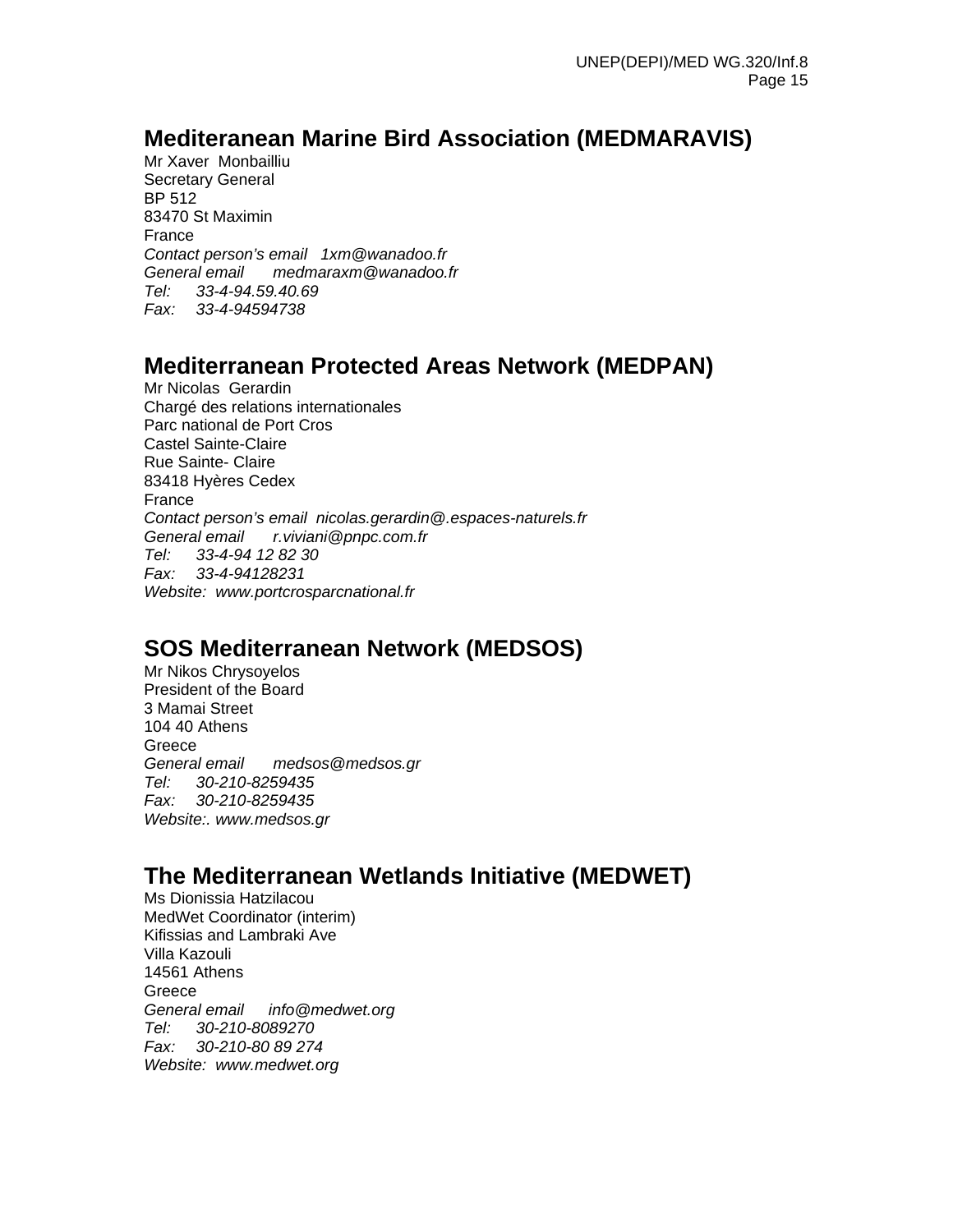## **Mediterranean Information Office for Environment , Culture and Sustainable Development (MIO – ECSDE)**

Mr Michael J. Scoullos Chairman 12 Kyrristou & Mnisikleous Street 105 56 Athens, Greece *General email info@mio-ecsde.org Tel: 30-210 32 47 267 Fax: 30-210-3317127 Website:. www.mio-ecsde.org* 

Other person acting as liaisons with UNEP/MAP: Ms Anastasia Roniotes *Personal email roniotes@mio-ecsde.org*

## **Organisation des Communicatrices Méditerranéenes (OCOM)**

Mme Néfissa Berrejeb Presidente 18 avenue Habib Bourguiba 2025 Salammbo Tunisie *General email berrejeb@yahoo.com Tel: 216-1 277434 Fax: 216- 1 277434* 

### **International Association of Oil and Gas Producers (OGP)**

Mr John A. Campbell Technical Director 5th floor 209-215 Blackfriars Rd SE1 8NL London **Britain** *Contact person's email john.Campbell@ogp.org.uk General email reception@ogp.org.uk Tel: 44-20-76 33 02 72 Fax: 44-207 6332350 Website: www.ogp.org.uk*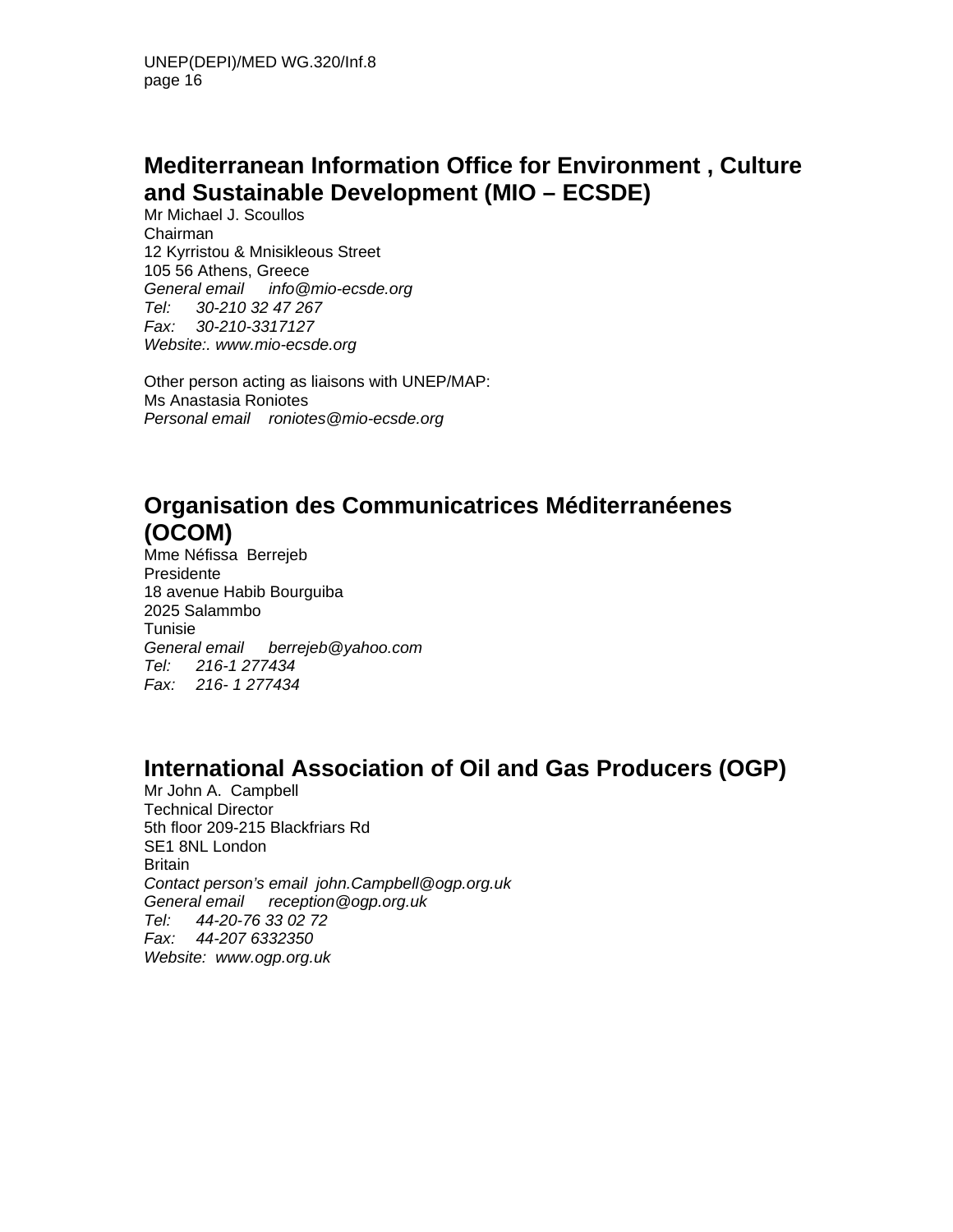## **Arab Network for Environment and Development (RAED)**

Mr Emad Adly General Coordinator PO Box 2 Magles el Shaab Cairo Egypt *General email aoye@link.net Tel: 20-2-516.15.91 and 516.12.45 Fax: 20-2-5162961 Website: www.aoye.org/raed.html* 

## **Ricerca e Cooperazione (RC)**

Mr Arturo Parolini President Via Savona 13a 00182 Rome Italy *Contact person's email a.parolini@ongrc.org General email ricercaecooperazione@ricercaecooperazione.org Tel: 39-06 70.70.18.33 Fax: 39-06-70701823 Website: www.ricercaecooperazione.org* 

### **Réserve Internationale Maritime en Méditerranée Occidentale (RIMMO)**

M. Alexandre Gannier President du Conseil Scientifique 306, avenue Mozart 066000 Antibes France *General email contact@rimmo.org Tel: 33-892-300606 Website: www.marineland.fr* 

## **Society of Albanian Chemists (SAC)**

Mr Ilirian Malollari President University of Tirana Faculty of Natural Sciences Tirana Albania *Contact person's email cem@afag.org General email info@afag.org Tel: 355-42-26724 Fax: 355-42-26724*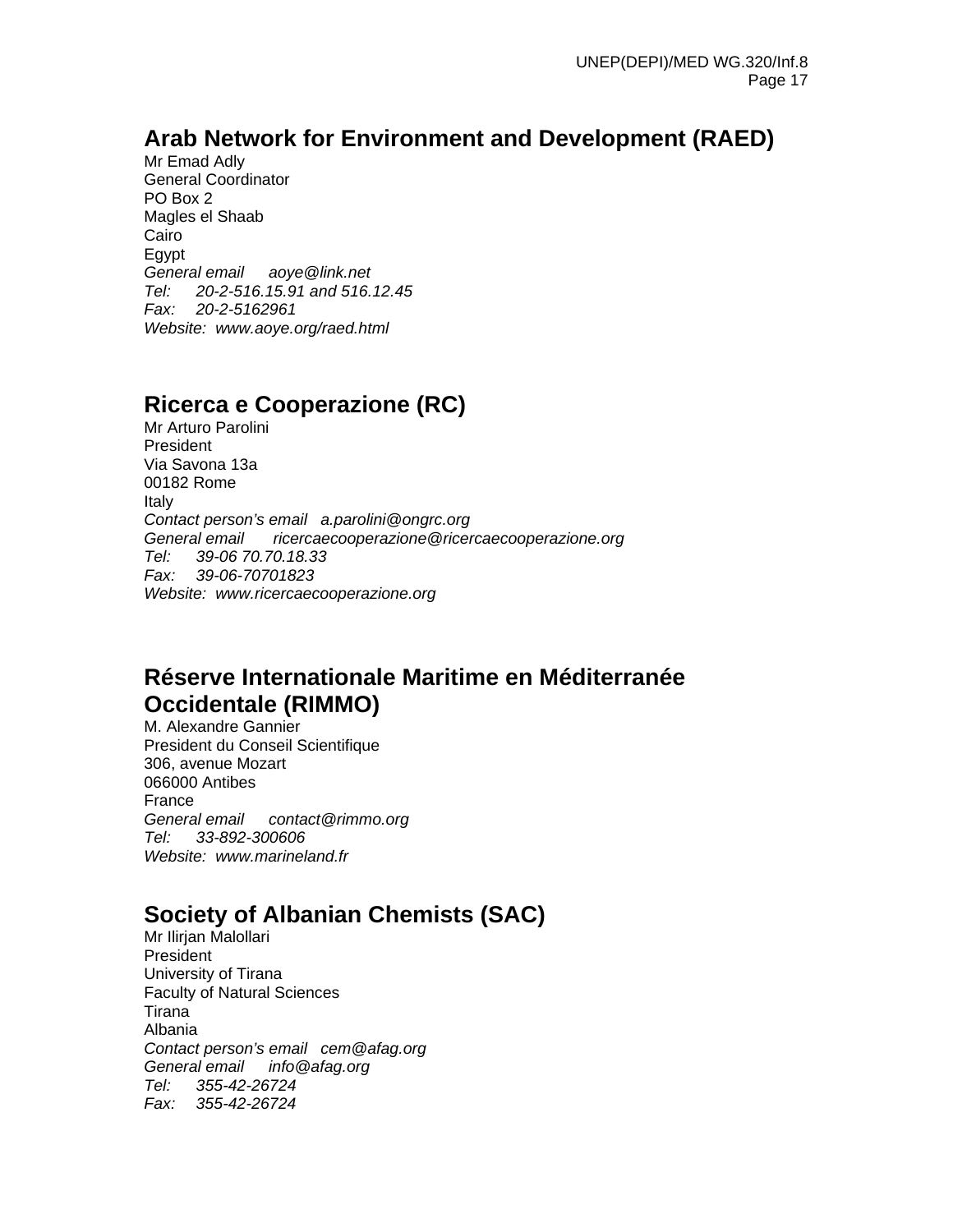### **Underwater Research Society / Mediterranean Seal Research Group (SAD/ AFAG)**

Ms Cem O. Kirac SAD AFAG Coordinator P.O. Box 420 Yenisehir 06444 Ankara **Turkey** *Contact person's email cem@afag.org General email info@afag.org Tel: 90-312-213 0834 Fax: 90-312-213 8934 Website: www.afag.org* 

### **Sustainable Business Associates (SBA)**

M. Karim Zein President Route du Châtelard 56 1018 Lausanne Switzerland *Contact person's email zein@bluewin.ch General email sba@planet.ch, sba@sba-int.ch Tel: 41-21-648.48.84 Fax: 41-21-6484885 Website: www.planet.ch/sba/* 

# **Sustainability Challenge Foundation (SCF)**

Prof. Steven de Bie Acting President **SCF** Tilburg University P.O. Box 90153 NL - 5000 LE Tilburg The Netherlands *Contact person's email steven.debie@shell.com General email viv.mestdagh@tiasnimbas.edu, secr@scfoundation.org Tel: 31-13-466 8710 Fax: 31 13 466 8711 Website: www.scfoundation.org* 

### **Syrian Environment Protection Society (SEPS)**

Mr Ghassan Shahin President Souk Al-Haal Al-Jadid Jaddet 3, Al-Zaim Bldg. No. 8/11 P.O.Box 420 **Damascus** Syrian Arab Republic *Contact person's email gshahin@scs-net.org Tel/Fax: 963 11 5953348 Website: www.envirosyria.com*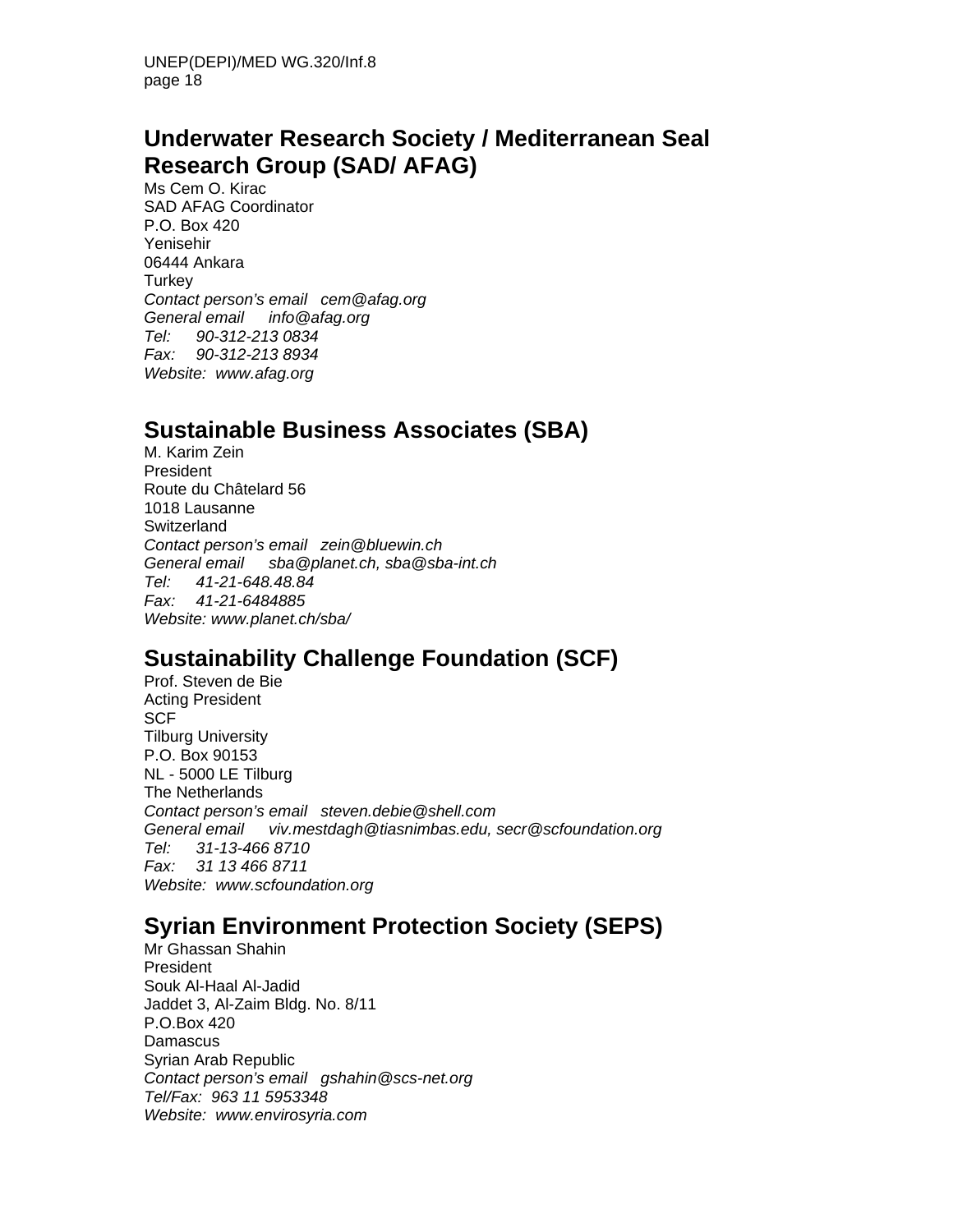### **Society for the Protection of Nature in Israel (SPNI)**

Mr Gershon Peleg **Director** 4 Hanegev 2 66186 Tel Aviv - Jaffa Israel *General email lihi@spni.org.il Tel: 972-3-63.88.744 – 972-3-63.88.684 Fax: 972-3-5374302 – 972-3-63.90.580 Website: www.tera.org.il* 

## **Station Biologique de la Tour du Valat**

M. Jean-Paul Taris Président Tour du Valat Le Sambuc 13200 Arles France *Contact person's email taris@tourduvalat.org General email secretariat@tourduvalat.org Tel: 33-4-90 97 20 13 Fax: 33-4-90972019 Website: www.tourduvalat.org* 

## **Sea Turtle Protection Society of Greece (STPS)**

Mr Theodoros Benos-Palmer **Director** 57 Solomou Str 104 32 Athens Greece *General email stps@archelon.gr Tel: 30-210-52.31.342 Fax: 30-210-5231342* 

### **Turkish Foundation for Combatting Soil Erosion, Reforestation and Protection of Natural Habitats (TEMA)**

Mr Yugar Ozesmi General Director Cayir Cimen Sokak Emlak Kredi Blokari A2 D.10 Levent Istanbul Turkey *General email english@tema.org.tr Tel: 90-212-2848006, 90-212-283.78.16 Fax: 90-212-2811132 Website: www.tema.org.tr*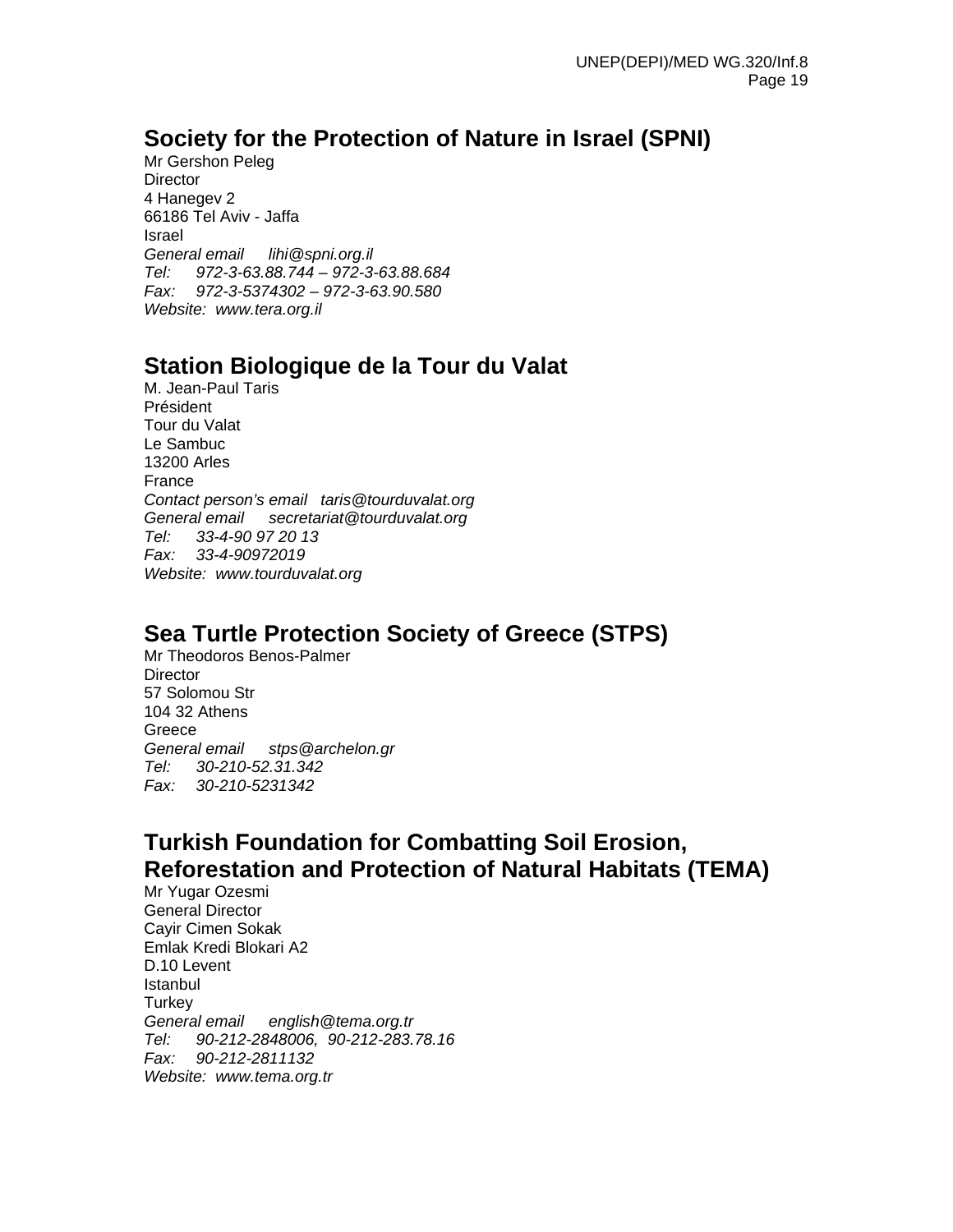### **Turkish Marine Research Foundation (TUDAV)**

Mr Bayram Öztürk Head of TUDAV P.O. Box 10 Beykoz 81650 Istanbul **Turkey** *Contact person's email ozturkb@istanbul.edu.tr General email tudav@superonline.com Tel: 90-216-424.07.72 90 212 4555700 xt 16435 at Istanbul University Fax: 90-216-4240771 Website: www.tudav.org* 

## **Turkish Marine Environment Protection Association (TURMEPA)**

Mr Levent Ballar Secretary General Azizbey Sokak No. 1 Kuzguncuk 34674 Istanbul **Turkey** *General email turmepa@ku.edu.tr, turmepa@turmepa.org.tr Tel: 90-216-310.93.01, 90-216-3915678 Fax: 90-216-, 343 21 77 Website: www.turmepa.org.tr* 

## **Union of Northern Associations for Sustainable Development (UNASD)**

Mr Mazen Abboud President PO Box Jounieh 63 Lebanon *General email unasd@cyberia.net.lb Tel: 961-3283642 Fax: 961-1-565097* 

## **University of the Mediterranean (UNIMED)**

Mr Franco Rizzi General Director Corso Vittorio Emanuele II, 244 00186 Rome Italy *General email unimed@uniroma1.it Tel: 39-06 499.18.628 or 7 Fax: 39-06-49918582 Website: www.unimed.uni-med.net*